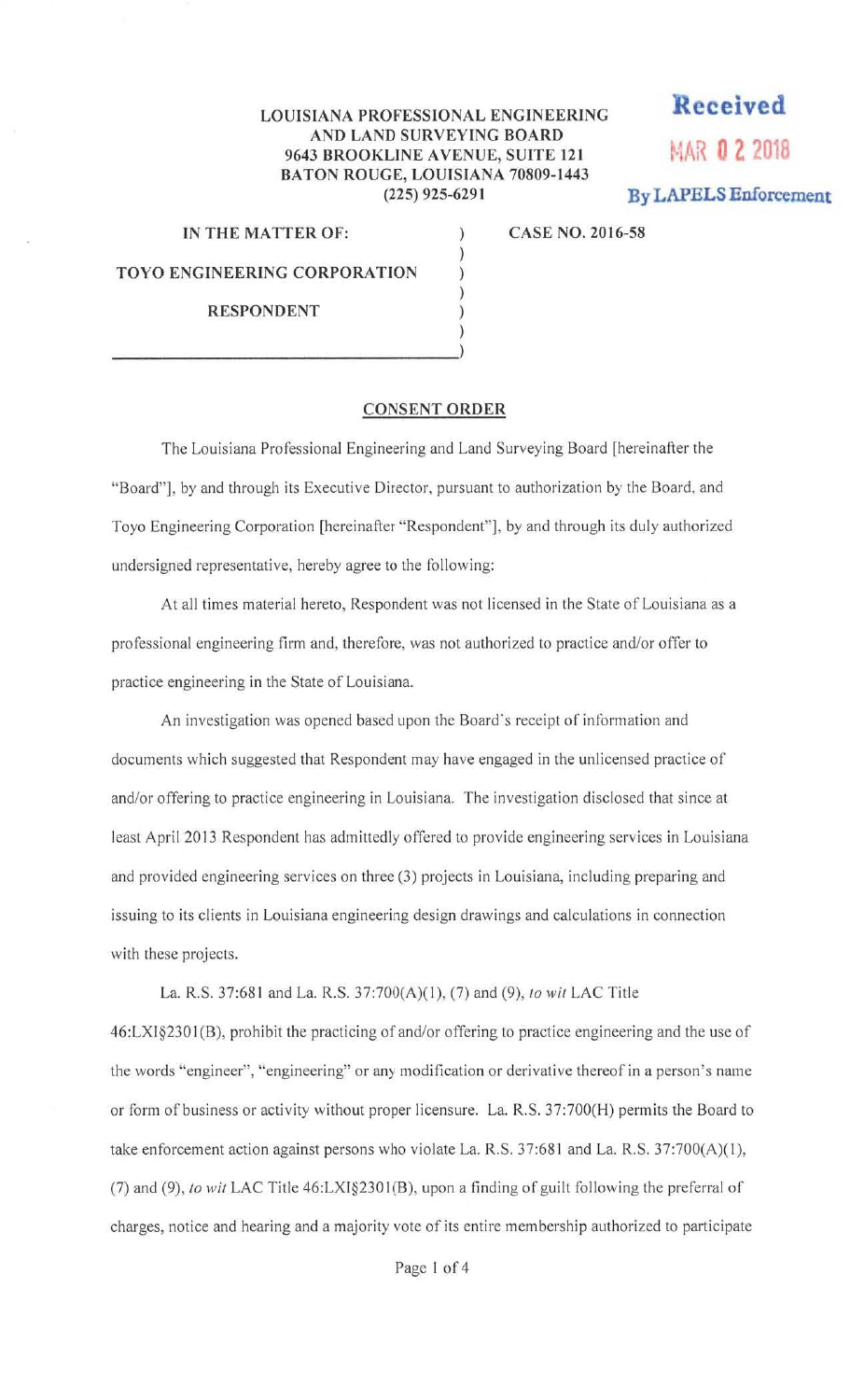in the proceeding. La. R.S. 37:681, La. R.S. 37:700(A)(l), (7) and (9), La. R.S. 37:700(H) and LAC Title 46:LXI§2301(B) were in effect at all times material hereto.

Jt is undisputed that Respondent has never been licensed to practice and/or offer to practice engineering in Louisiana and since at least April 2013 Respondent has admittedly practiced and/or offered to practice engineering and used the word "engineering" or a modification or derivative thereof in its name and in describing its services in Louisiana without proper licensure.

By letter dated December 21, 2017, the Board gave notice to Respondent that it was considering the preferral of charges against Respondent on the grounds that Respondent may have violated La. R.S. 37:681 and La. R.S. 37:700(A)(l), (7) and (9), *to wit* LAC Title 46:LXI§2301 (B), relative to practicing and/or offering to practice engineering and using the words "engineer", "engineering" or any modification or derivative thereof in a person's name or form of business or activity without proper licensure.

Wishing to dispense with the need for further enforcement action and to conclude the instant proceeding without further delay and expense, for the purpose of this proceeding only, Respondent and the Board do hereby enter into this Consent Order, in which Respondent of its own free will consents to the issuance of a Consent Order by the Board, wherein Respondent agrees to (a) pay a fine of two thousand and no/100 (\$2,000.00) dollars, (b) pay administrative costs of one thousand two hundred eighty-seven and 58/100 (\$1,287.58) dollars, (c) immediately cease and desist practicing and/or offering to practice engineering and using the words "engineer", "engineering" or any modification or derivative thereof in its name or in describing its business, activities or services in Louisiana until such time as it is duly licensed by the Board and (d) the publication of this Consent Order on the Board's website and a summary of this matter in the Board's official journal, the *Louisiana Engineer and Surveyor Journal,* and the reporting of this matter to the National Council of Examiners for Engineering and Surveying (NCEES), identifying Respondent by name.

Respondent admits that its conduct as set forth above, although inadvertent in nature, constitutes violations of the above referenced laws and/or rules as stated herein. Respondent acknowledges awareness of said laws and/or rules and states that it will comply with all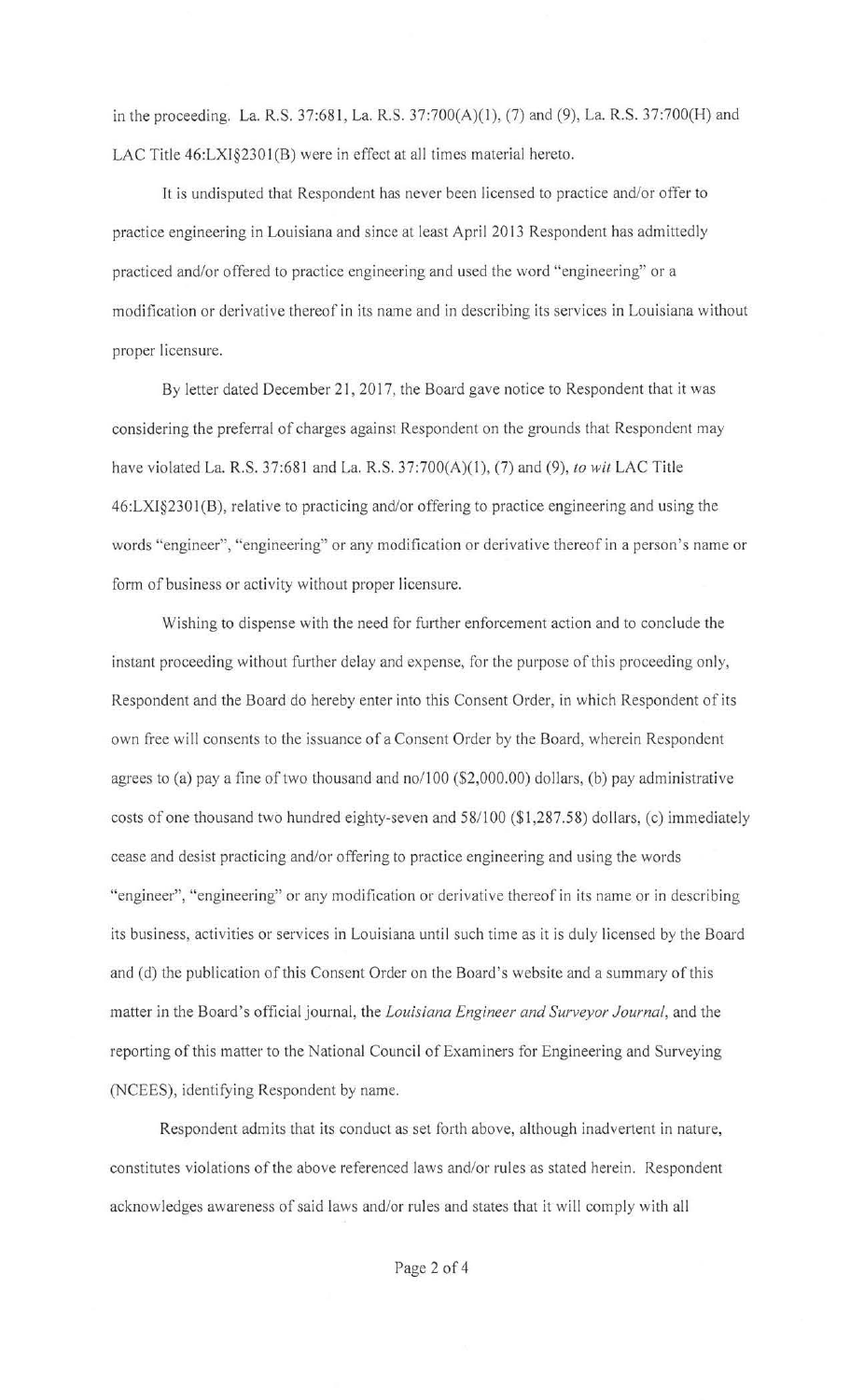applicable laws and rules henceforth. Respondent has been advised of its right to be represented by counsel before the Board and/or to appear at any hearing personally or by counsel and present witnesses and evidence in its own behalf, it hereby waives this right and its right to appeal, and it states affirmatively that it has been afforded all administrative remedies due it under the law. Respondent further acknowledges awareness of the fact that the signed original of this Consent Order will remain in the custody of the Board as a public record and will be made available for public inspection and copying upon request.

Therefore, in consideration of the foregoing and by signing this Consent Order, Respondent does hereby waive its right to a hearing before the Board, to the presenting of evidence and witnesses in its behalf, to Findings of Fact and Conclusions of Law in this case, and to judicial review of this Consent Order.

Respondent hereby represents that (a) it fully understands the meaning and intent of this Consent Order, including but not limited to its final and binding effect, (b) it has voluntarily entered into this Consent Order and that no other promise or agreement of any kind has been made to or with it by any person whatsoever to cause the execution of this instrument and (c) the sanctions set forth in this Consent Order do not prevent the Board from taking further disciplinary or enforcement action against Respondent on matters not specifically addressed in this Consent Order.

WHEREFORE, the Louisiana Professional Engineering and Land Surveying Board and Respondent agree that:

1. Respondent shall pay a fine of two thousand and no/100 (\$2,000.00) dollars, which shall be tendered to the Board by certified check payable to the Board, due upon the signing of this Consent Order; and

2. Respondent shall pay administrative costs of one thousand two hundred eightyseven and 58/100 (\$1,287.58) dollars, which shall be tendered to the Board by certified check payable to the Board, due upon the signing of this Consent Order; and

3. Respondent shall immediately cease and desist practicing and/or offering to practice engineering and using the words "engineer", "engineering'' or any modification or